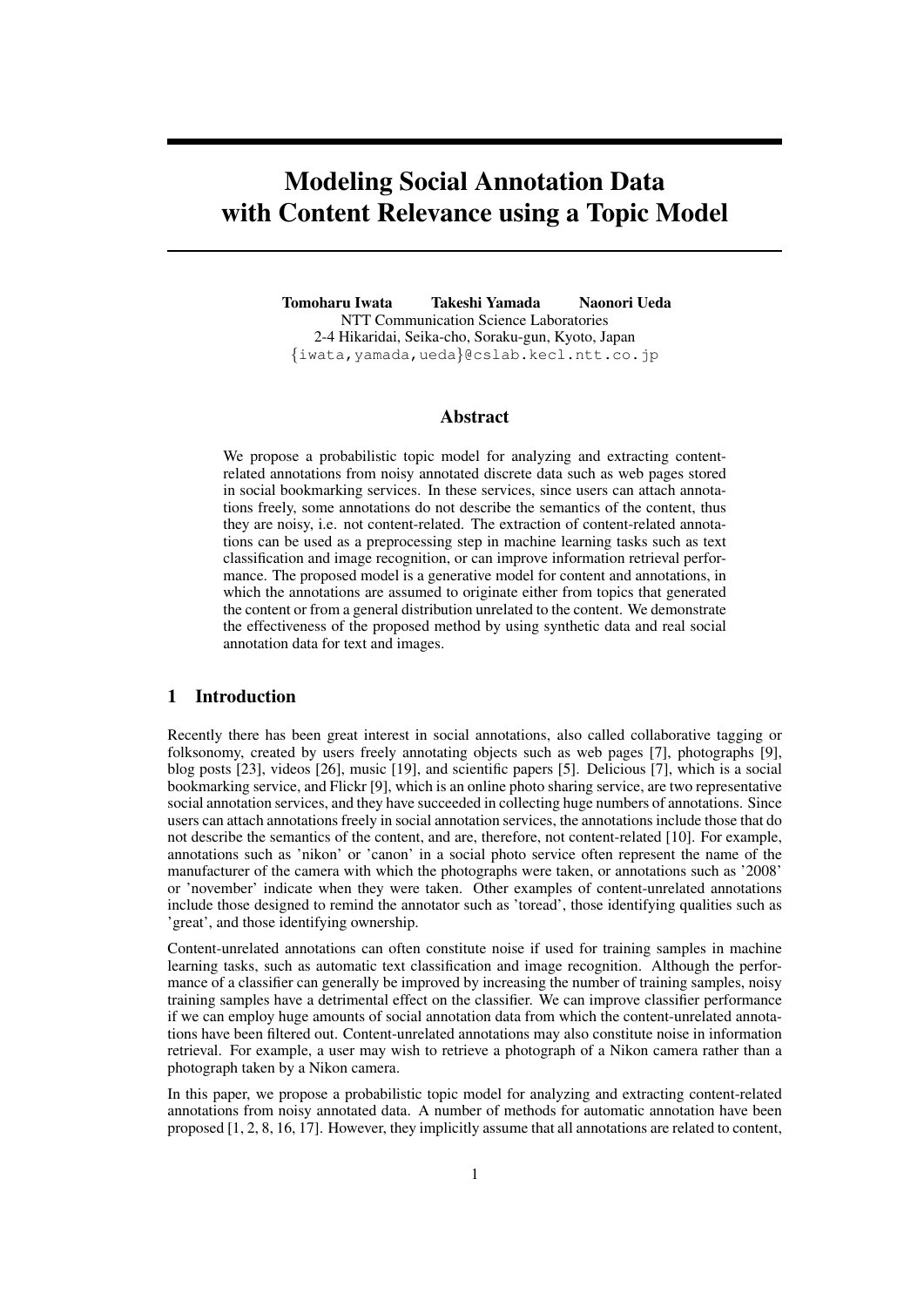| Table 1: Notation |                                                                                         |  |  |  |  |  |  |  |
|-------------------|-----------------------------------------------------------------------------------------|--|--|--|--|--|--|--|
| Symbol            | Description                                                                             |  |  |  |  |  |  |  |
|                   | number of documents                                                                     |  |  |  |  |  |  |  |
| W                 | number of unique words                                                                  |  |  |  |  |  |  |  |
| T                 | number of unique annotations                                                            |  |  |  |  |  |  |  |
| К                 | number of topics                                                                        |  |  |  |  |  |  |  |
| $N_d$             | number of words in the $d$ th document                                                  |  |  |  |  |  |  |  |
| $M_d$             | number of annotations in the $d$ th document                                            |  |  |  |  |  |  |  |
| $w_{dn}$          | <i>nth</i> word in the <i>dth</i> document, $w_{dn} \in \{1, \dots, W\}$                |  |  |  |  |  |  |  |
| $z_{dn}$          | topic of the <i>n</i> th word in the <i>d</i> th document, $z_{dn} \in \{1, \dots, K\}$ |  |  |  |  |  |  |  |
| $t_{dm}$          | <i>mth</i> annotation in the <i>dth</i> document, $t_{dm} \in \{1, \dots, T\}$          |  |  |  |  |  |  |  |
| $c_{dm}$          | topic of the mth annotation in the dth document, $c_{dm} \in \{1, \dots, K\}$           |  |  |  |  |  |  |  |
| $r_{dm}$          | relevance to the content of the mth annotation of the dth document,                     |  |  |  |  |  |  |  |
|                   | $r_{dm} = 1$ if relevant, $r_{dm} = 0$ otherwise                                        |  |  |  |  |  |  |  |

and to the best of our knowledge, no attempt has been made to extract content-related annotations automatically. The extraction of content-related annotations can improve performance of machine learning and information retrieval tasks. The proposed model can also be used for the automatic generation of content-related annotations.

The proposed model is a generative model for content and annotations. It first generates content, and then generates the annotations. We assume that each annotation is associated with a latent variable that indicates whether it is related to the content or not, and the annotation originates either from the topics that generated the content or from a content-unrelated general distribution depending on the latent variable. The inference can be achieved based on collapsed Gibbs sampling. Intuitively speaking, this approach considers an annotation to be content-related when it is almost always attached to objects in a specific topic. As regards real social annotation data, the annotations are not explicitly labeled as content related/unrelated. The proposed model is an unsupervised model, and so can extract content-related annotations without content relevance labels.

The proposed method is based on topic models. A topic model is a hierarchical probabilistic model, in which a document is modeled as a mixture of topics, and where a topic is modeled as a probability distribution over words. Topic models are successfully used for a wide variety of applications including information retrieval [3, 13], collaborative filtering [14], and visualization [15] as well as for modeling annotated data [2].

The proposed method is an extension of the correspondence latent Dirichlet allocation (Corr-LDA) [2], which is a generative topic model for contents and annotations. Since Corr-LDA assumes that all annotations are related to the content, it cannot be used for separating content-related annotations from content-unrelated ones. A topic model with a background distribution [4] assumes that words are generated either from a topic-specific distribution or from a corpus-wide background distribution. Although this is a generative model for documents without annotations, the proposed model is related to the model in the sense that data may be generated from a topic-unrelated distribution depending on a latent variable.

In the rest of this paper, we assume that the given data are annotated document data, in which the content of each document is represented by words appearing in the document, and each document has both content-related and content-unrelated annotations. The proposed model is applicable to a wide range of discrete data with annotations. These include annotated image data, where each image is represented with visual words [6], and annotated movie data, where each movie is represented by user ratings.

## 2 Proposed method

Suppose that, we have a set of *D* documents, and each document consists of a pair of words and annotations  $(w_d, t_d)$ , where  $w_d = \{w_{dn}\}_{n=1}^{N_d}$  is the set of words in a document that represents the content, and  $t_d = \{t_{dm}\}_{m=1}^{M_d}$  is the set of assigned annotations, or tags. Our notation is summarized in Table 1.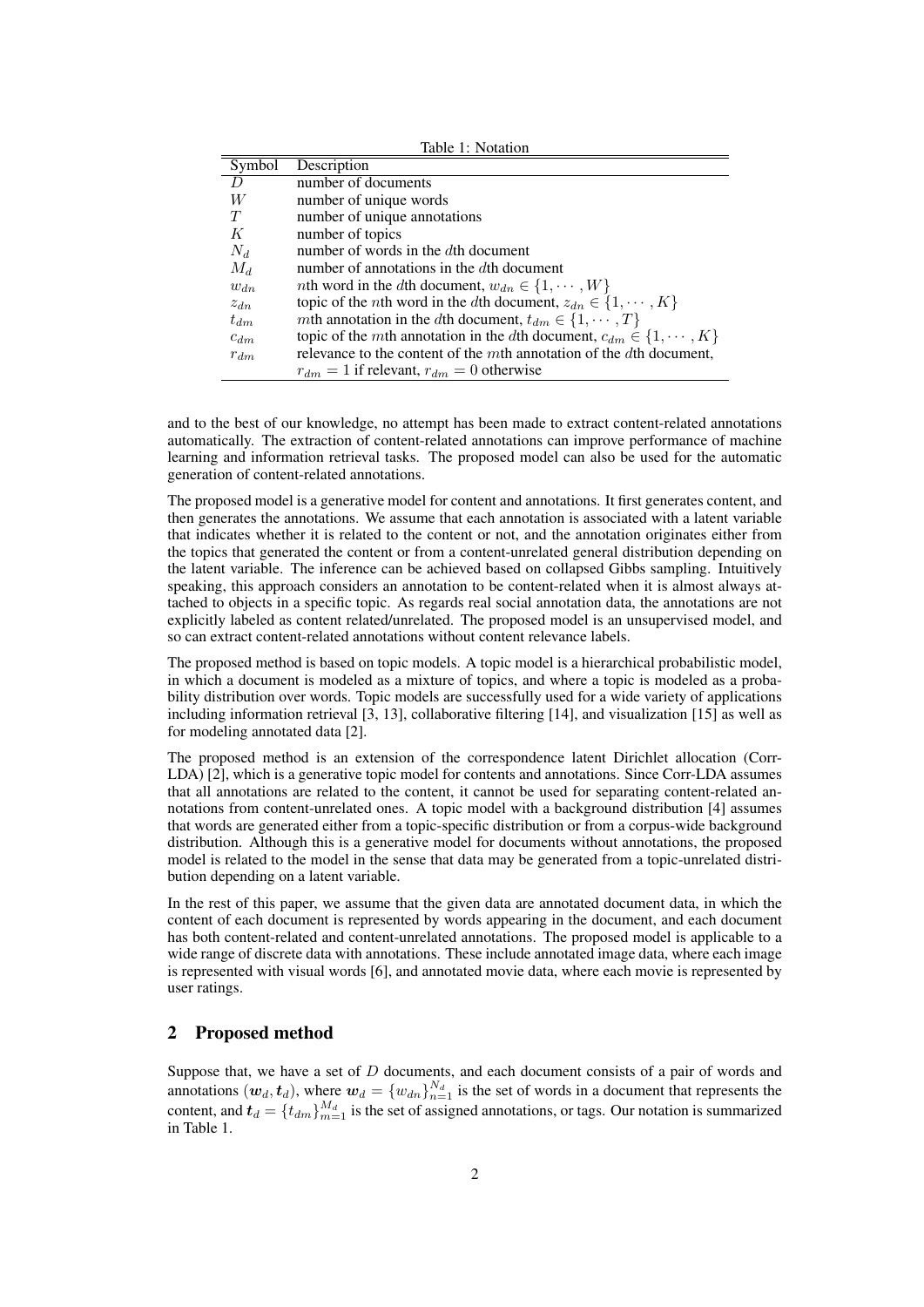

Figure 1: Graphical model representation of the proposed topic model with content relevance.

The proposed topic model first generates the content, and then generates the annotations. The generative process for the content is the same as basic topic models, such as latent Dirichlet allocation (LDA) [3]. Each document has topic proportions  $\theta_d$  that are sampled from a Dirichlet distribution. For each of the  $N_d$  words in the document, a topic  $z_{dn}$  is chosen from the topic proportions, and then word  $w_{dn}$  is generated from a topic-specific multinomial distribution  $\phi_{z_{dn}}$ . In the generative process for annotations, each annotation is assessed as to whether it is related to the content or not. In particular, each annotation is associated with a latent variable  $r_{dm}$  with value  $r_{dm} = 0$  if annotation  $t_{dm}$  is not related to the content;  $r_{dm} = 1$  otherwise. If the annotation is not related to the content,  $r_{dm} = 0$ , annotation  $t_{dm}$  is sampled from general topic-unrelated multinomial distribution  $\psi_0$ . If the annotation is related to the content,  $r_{dm} = 1$ , annotation  $t_{dm}$  is sampled from topic-specific multinomial distribution  $\psi_{c_{dm}}$ , where  $c_{dm}$  is the topic for the annotation. Topic  $c_{dm}$  is sampled uniform randomly from topics  $z_d = \{z_{dn}\}_{n=1}^{N_d}$  that have previously generated the content. This means that topic  $c_{dm}$  is generated from a multinomial distribution, in which  $P(c_{dm} = k) = \frac{N_{kd}}{N_d}$ , where  $N_{kd}$  is the number of words that are assigned to topic  $k$  in the  $d$ th document.

In summary, the proposed model assumes the following generative process for a set of annotated documents  $\{(w_d, t_d)\}_{d=1}^D$ ,

- 1. Draw relevance probability  $\lambda \sim \text{Beta}(n)$
- 2. Draw content-unrelated annotation probability  $\psi_0 \sim$  Dirichlet $(\gamma)$
- 3. For each topic  $k = 1, \dots, K$ :
	- (a) Draw word probability  $\phi_k \sim \text{Dirichlet}(\beta)$
	- (b) Draw annotation probability  $\psi_k \sim \text{Dirichlet}(\gamma)$
- 4. For each document  $d = 1, \dots, D$ :
	- (a) Draw topic proportions  $\theta_d \sim$  Dirichlet( $\alpha$ )
	- (b) For each word  $n = 1, \cdots, N_d$ :
		- i. Draw topic  $z_{dn} \sim \text{Multinomial}(\boldsymbol{\theta}_d)$
		- ii. Draw word  $w_{dn} \sim \text{Multinomial}(\boldsymbol{\phi}_{z_{dn}})$
	- (c) For each annotation  $m = 1, \dots, M_d$ :
		- i. Draw topic  $c_{dm} \sim \text{Multinomial}(\{\frac{N_{kd}}{N_d}\}_{k=1}^K)$
		- $\overline{H}$ . Draw relevance  $r_{dm}$  ∼ Bernoulli(*λ*)
		- iii. Draw annotation *tdm ∼*  $\int$ Multinomial( $\psi_0$ ) if  $r_{dm} = 0$ Multinomial(*ψ<sup>c</sup>dm*) otherwise

where  $\alpha$ ,  $\beta$  and  $\gamma$  are Dirichlet distribution parameters, and  $\eta$  is a beta distribution parameter. Figure 1 shows a graphical model representation of the proposed model, where shaded and unshaded nodes indicate observed and latent variables, respectively.

As with Corr-LDA, the proposed model first generates the content and then generates the annotations by modeling the conditional distribution of latent topics for annotations given the topics for the content. Therefore, it achieves a comprehensive fit of the joint distribution of content and annotations and finds superior conditional distributions of annotations given content [2].

The joint distribution on words, annotations, topics for words, topics for annotations, and relevance given parameters is described as follows:

$$
P(\mathbf{W}, \mathbf{T}, \mathbf{Z}, \mathbf{C}, \mathbf{R} | \alpha, \beta, \gamma, \eta) = P(\mathbf{Z} | \alpha) P(\mathbf{W} | \mathbf{Z}, \beta) P(\mathbf{T} | \mathbf{C}, \mathbf{R}, \gamma) P(\mathbf{R} | \eta) P(\mathbf{C} | \mathbf{Z}), \quad (1)
$$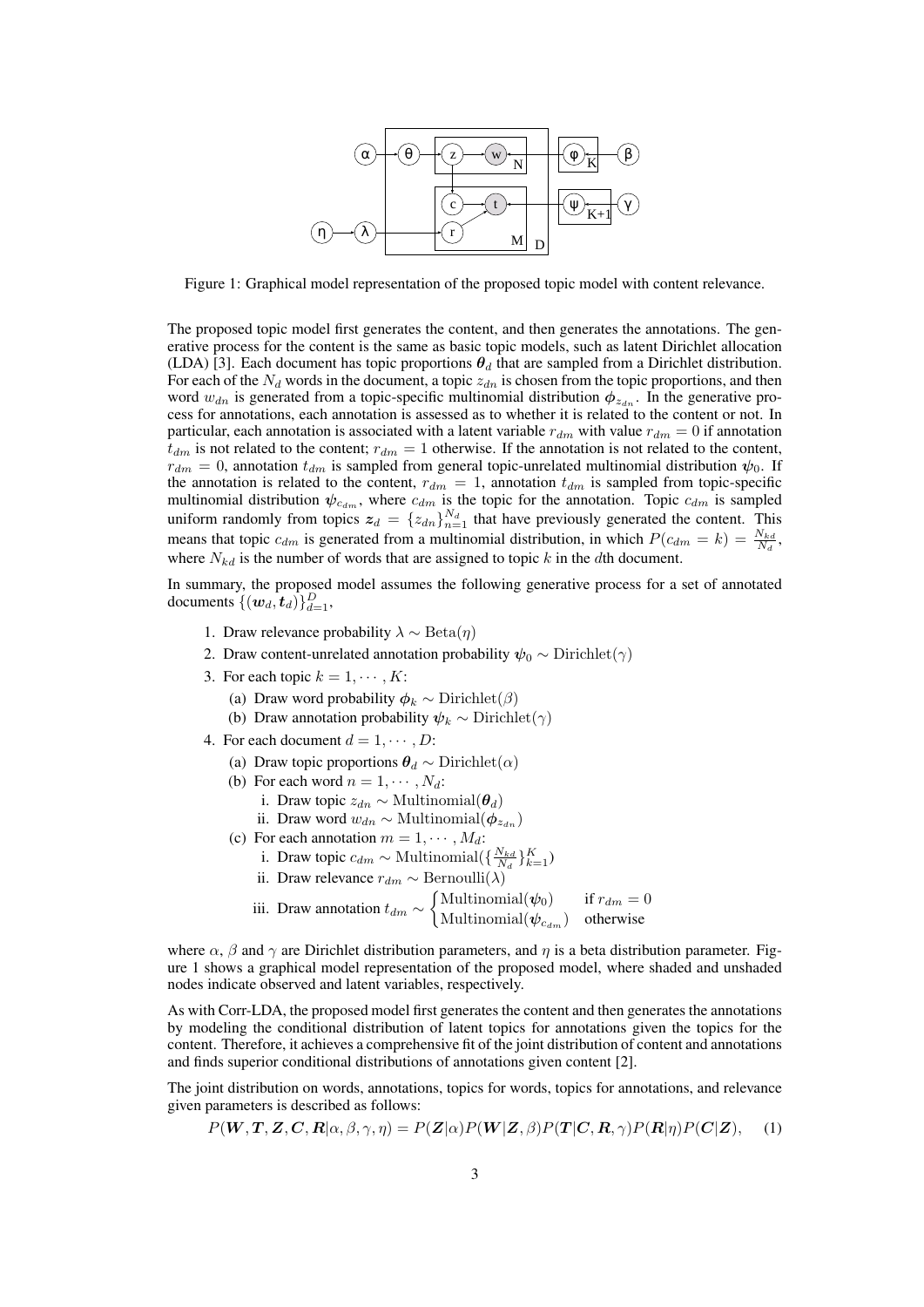where  $\boldsymbol{W} = {\{\boldsymbol{w}_d\}}_{d=1}^D$ ,  $\boldsymbol{T} = {\{\boldsymbol{t}_d\}}_{d=1}^D$ ,  $\boldsymbol{Z} = {\{\boldsymbol{z}_d\}}_{d=1}^D$ ,  $\boldsymbol{C} = {\{\boldsymbol{c}_d\}}_{d=1}^D$ ,  $\boldsymbol{c}_d = {\{c_{dm}\}}_{m=1}^{M_d}$ ,  $\boldsymbol{R} = {\{\boldsymbol{c}_d\}}_{m=1}^D$  ${r_d}_{d=1}^D$ , and  $r_d = {r_{dm}}_{m=1}^{M_d}$ . We can integrate out multinomial distribution parameters,  ${\theta_d}_{d=1}^D$  $\{\phi_k\}_{k=1}^K$  and  $\{\psi_{k'}\}_{k'=0}^K$ , because we use Dirichlet distributions for their priors, which are conjugate to multinomial distributions. The first term on the right hand side of (1) is calculated by  $P(Z|\alpha)$  $\prod_{d=1}^D \int P(z_d|\theta_d) P(\theta_d|\alpha) d\theta_d$ , and we have the following equation by integrating out  $\{\theta_d\}_{d=1}^D$ ,  $P(\mathbf{Z}|\alpha) = \left(\frac{\Gamma(\alpha K)}{\Gamma(\alpha)^K}\right)$  $\Big)^D \prod_d$  $\frac{\prod_k \Gamma(N_{kd}+\alpha)}{\Gamma(N_d+\alpha K)}$ , where  $\Gamma(\cdot)$  is the gamma function. Similarly, the second term is given as follows,  $P(W|Z, \beta) = \left(\frac{\Gamma(\beta W)}{\Gamma(\beta)^W}\right)$  $\Big)^K \prod_k$  $\frac{\prod_w \Gamma(N_{kw}+\beta)}{\Gamma(N_k+\beta W)}$ , where  $N_{kw}$  is the number of times word *w* has been assigned to topic *k*, and  $N_k = \sum_{w} N_{kw}$ . The third term is given as follows,  $P(T|C, R, \gamma) = \left(\frac{\Gamma(\gamma T)}{\Gamma(\gamma)^T}\right)$  $\Big)^{K+1}\prod_{k'}$  $\prod_t \Gamma(M_{k't} + \gamma)$  $\sum_{\substack{r \in \{M_{k'} + \gamma(T) \\ r(M_{k'} + \gamma T)}}$ , where  $k' \in \{0, \dots, K\}$ , and  $k' = 0$ indicates irrelevant to the content.  $M_{k't}$  is the number of times annotation *t* has been identified as content-unrelated if  $k' = 0$ , or as content-related topic  $k'$  if  $k' \neq 0$ , and  $M_{k'} = \sum_{t} M_{k't}$ . The Bernoulli parameter  $\lambda$  can also be integrated out because we use a beta distribution for the prior, which is conjugate to a Bernoulli distribution. The fourth term is given as follows,  $P(R|\eta)$  =  $\Gamma(2\eta)$  $\frac{\Gamma(2η)}{\Gamma(η)^2}$   $\frac{\Gamma(M_0+η)\Gamma(M-M_0+η)}{\Gamma(M+2η)}$ , where *M* is the number of annotations, and *M*<sub>0</sub> is the number of content-

unrelated annotations. The fifth term is given as follows,  $P(C|Z) = \prod_{d} \prod_{k} \left( \frac{N_{kd}}{N_d} \right)$  $\big)^{M'_{kd}}$ , where  $M'_{kd}$  is the number of annotations that are assigned to topic *k* in the *d*th document.

The inference of the latent topics  $Z$  given content  $W$  and annotations  $T$  can be efficiently computed using collapsed Gibbs sampling [11]. Given the current state of all but one variable,  $z_j$ , where  $j = (d, n)$ , the assignment of a latent topic to the *n*th word in the *d*th document is sampled from,

$$
P(z_j = k | \mathbf{W}, \mathbf{T}, \mathbf{Z}_{\setminus j}, \mathbf{C}, \mathbf{R}) \propto \frac{N_{kd\setminus j} + \alpha}{N_{d\setminus j} + \alpha K} \frac{N_{kw_j\setminus j} + \beta}{N_{k\setminus j} + \beta W} \left( \frac{N_{kd\setminus j} + 1}{N_{kd\setminus j}} \frac{N_d - 1}{N_d} \right)^{M'_{kd}},
$$

where *\j* represents the count when excluding the *n*th word in the *d*th document. Given the current state of all but one variable,  $r_i$ , where  $i = (d, m)$ , the assignment of either relevant or irrelevant to the *m*th annotation in the *d*th document is estimated as follows,

$$
P(r_i = 0 | \mathbf{W}, \mathbf{T}, \mathbf{Z}, \mathbf{C}, \mathbf{R}_{\backslash i}) \propto \frac{M_{0\backslash i} + \eta}{M_{\backslash i} + 2\eta} \frac{M_{0t_i \backslash i} + \gamma}{M_{0\backslash i} + \gamma T},
$$
  

$$
P(r_i = 1 | \mathbf{W}, \mathbf{T}, \mathbf{Z}, \mathbf{C}, \mathbf{R}_{\backslash i}) \propto \frac{M_{\backslash i} - M_{0\backslash i} + \eta}{M_{\backslash i} + 2\eta} \frac{M_{c_i t_i \backslash i} + \gamma}{M_{c_i \backslash i} + \gamma T}.
$$
 (2)

The assignment of a topic to a content-unrelated annotation is estimated as follows,

$$
P(c_i = k | r_i = 0, \mathbf{W}, \mathbf{T}, \mathbf{Z}, \mathbf{C}_{\backslash i}, \mathbf{R}_{\backslash i}) \propto \frac{N_{kd}}{N_d},
$$
\n(3)

and the assignment of a topic to a content-related annotation is estimated as follows,

$$
P(c_i = k | r_i = 1, \boldsymbol{W}, \boldsymbol{T}, \boldsymbol{Z}, \boldsymbol{C}_{\backslash i}, \boldsymbol{R}_{\backslash i}) \propto \frac{M_{kt_i \backslash i} + \gamma}{M_{k_i \backslash i} + \gamma T} \frac{N_{kd}}{N_d}.
$$
\n(4)

The parameters  $\alpha$ ,  $\beta$ ,  $\gamma$ , and  $\eta$  can be estimated by maximizing the joint distribution (1) by the fixed-point iteration method described in [21].

#### 3 Experiments

#### 3.1 Synthetic content-unrelated annotations

We evaluated the proposed method quantitatively by using labeled text data from the 20 Newsgroups corpus [18] and adding synthetic content-unrelated annotations. The corpus contains about 20,000 articles categorized into 20 discussion groups. We considered these 20 categories as content-related annotations, and we also randomly attached dummy categories to training samples as contentunrelated annotations. We created two types of training data, 20News1 and 20News2, where the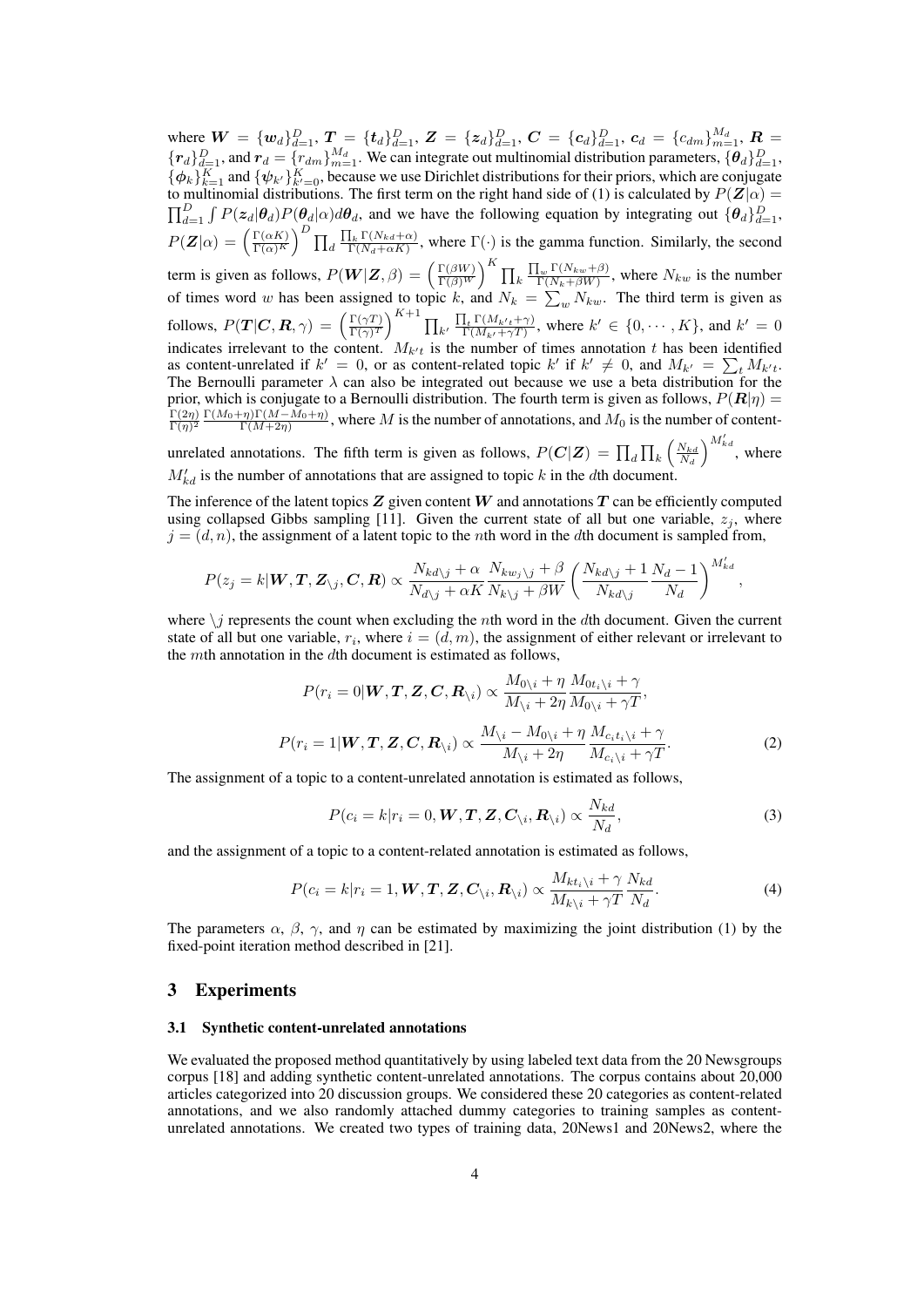former was used for evaluating the proposed method when analyzing data with different numbers of content-unrelated annotations per document, and the latter was used with different numbers of unique content-unrelated annotations. Specifically, in the 20News1 data, the unique number of content-unrelated annotations was set at ten, and the number of content-unrelated annotations per document was set at  $\{1, \dots, 10\}$ . In the 20News2 data, the unique number of content-unrelated annotations was set at  $\{1, \dots, 10\}$ , and the number of content-unrelated annotations per document was set at one. We omitted stop-words and words that occurred only once. The vocabulary size was 52,647. We sampled 100 documents from each of the 20 categories, for a total of 2,000 documents. We used 10 % of the samples as test data.

We compared the proposed method with MaxEnt and Corr-LDA. MaxEnt represents a maximum entropy model [22] that estimates the probability distribution that maximizes entropy under the constraints imposed by the given data. MaxEnt is a discriminative classifier and achieves high performance as regards text classification. In MaxEnt, the hyper-parameter that maximizes the performance was chosen from  $\{10^{-3}, 10^{-2}, 10^{-1}, 1\}$ , and the input word count vector was normalized so that the sum of the elements was one. Corr-LDA [2] is a topic model for words and annotations that does not take the relevance to content into consideration. For the proposed method and Corr-LDA, we set the number of latent topics, *K*, to 20, and estimated latent topics and parameters by using collapsed Gibbs sampling and the fixed-point iteration method, respectively.

We evaluated the predictive performance of each method using the perplexity of held-out contentrelated annotations given the content. A lower perplexity represents higher predictive performance. In the proposed method, we calculated the probability of content-related annotation *t* in the *d*th document given the training samples as follows,  $P(t|d, \mathcal{D}) \approx \sum_k \hat{\theta}_{dk} \hat{\psi}_{kt}$ , where  $\hat{\theta}_{dk} = \frac{N_{kd}}{N_d}$  is a point estimate of the topic proportions for annotations, and  $\hat{\psi}_{kt} = \frac{M_{kt} + \gamma}{M_k + \gamma T}$  is a point estimate of the annotation multinomial distribution. Note that no content-unrelated annotations were attached to the test samples. The average perplexities and standard deviations over ten experiments on the 20News1 and 20News2 data are shown in Figure 2 (a). In all cases, when content-unrelated annotations were included, the proposed method achieved the lowest perplexity, indicating that it can appropriately predict content-related annotations. Although the perplexity achieved by MaxEnt was slightly lower than that of the proposed method without content-unrelated annotations, the performance of MaxEnt deteriorated greatly when even one content-unrelated annotation was attached. Since MaxEnt is a supervised classifier, it considers all attached annotations to be content-related even if they are not. Therefore, its perplexity is significantly high when there are fewer content-related annotations per document than unrelated annotations as with the 20News1 data. In contrast, since the proposed method considers the relevance to the content for each annotation, it always offered low perplexity even if the number of content-unrelated annotations was increased. The perplexity achieved by Corr-LDA was high because it does not consider the relevance to the content as in MaxEnt.

We evaluated the performance in terms of extracting content-related annotations. We considered extraction as a binary classification problem, in which each annotation is classified as either contentrelated or content-unrelated. As the evaluation measurement, we used F-measure, which is the harmonic mean of precision and recall. We compared the proposed method to a baseline method in which the annotations are considered to be content-related if any of the words in the annotations appear in the document. In particular, when the category name is 'comp.graphics', if 'computer' or 'graphics' appears in the document, it is considered to be content-related. We assume that the baseline method knows that content-unrelated annotations do not appear in any document. Therefore, the precision of the baseline method is always one, because the number of false positive samples is zero. Note that this baseline method does not support image data, because words in the annotations never appear in the content. F-measures for the 20News1 and 20News2 data are shown in Figure 2 (b). A higher F-measure represents higher classification performance. The proposed method achieved high F-measures with a wide range of ratios of content-unrelated annotations. All of the F-measures achieved by the proposed method exceeded 0.89, and the F-measure without unrelated annotations was one. This result implies that it can flexibly handle cases with different ratios of content-unrelated annotations. The F-measures achieved by the baseline method were low because annotations might be related to the content even if the annotations did not appear in the document. On the other hand, the proposed method considers that annotations are related to the content when the topic, or latent semantics, of the content and the topic of the annotations are similar even if the annotations did not appear in the document.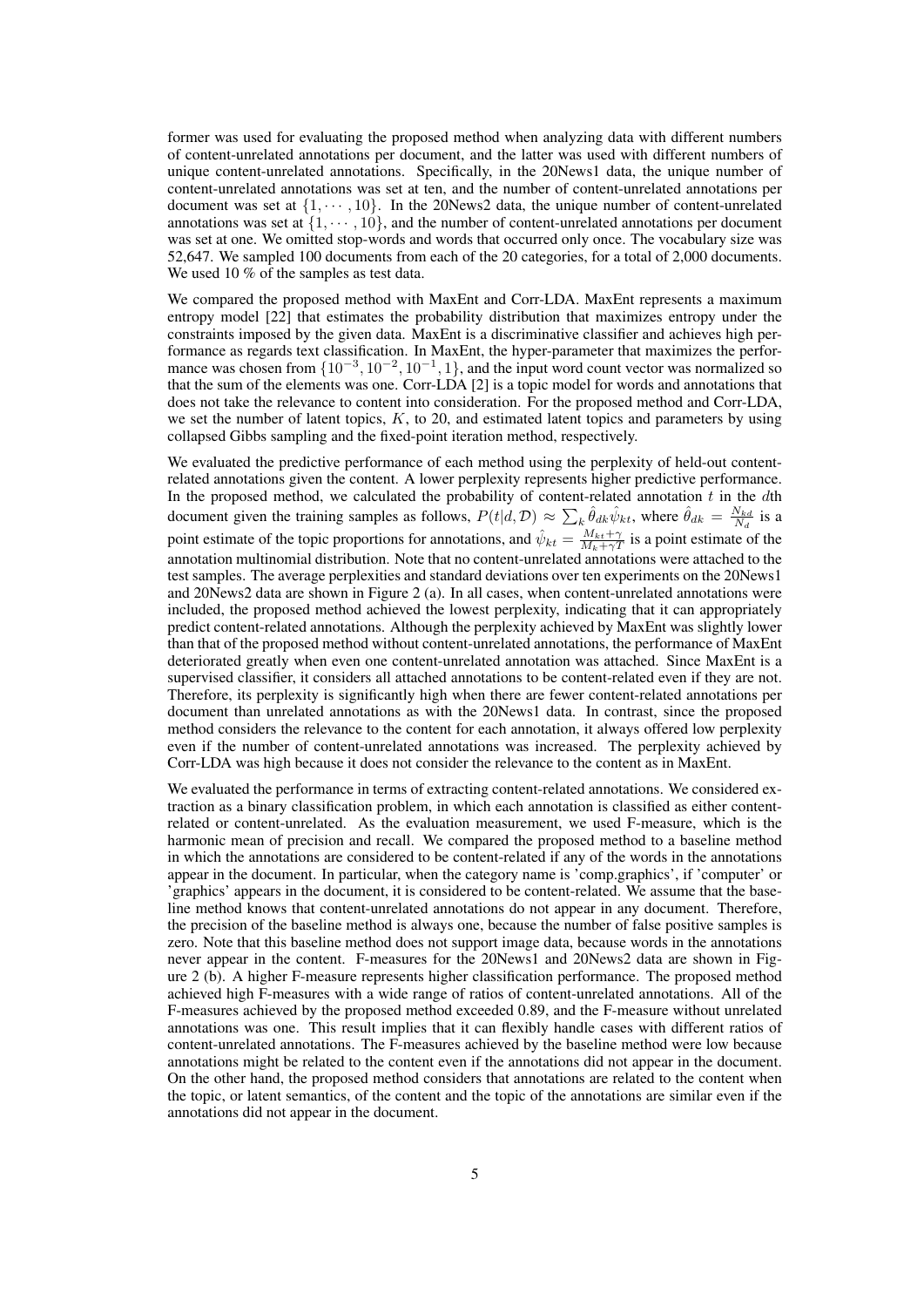

Figure 2: (a) Perplexities of the held-out content-related annotations, (b) F-measures of content relevance, and (c) Estimated content-related annotation ratios in 20News data.

Figure 2 (c) shows the content-related annotation ratios as estimated by the following equation,  $\hat{\lambda}$  =  $\frac{M-M_0+\eta}{M+2n}$ , with the proposed method. The estimated ratios are about the same as the true *M*+2*η* ratios.

#### 3.2 Social annotations

We analyzed the following three sets of real social annotation data taken from two social bookmarking services and a photo sharing service, namely Hatena, Delicious, and Flickr.

From the Hatena data, we used web pages and their annotations in Hatena::Bookmark [12], which is a social bookmarking service in Japan, that were collected using a similar method to that used in [25, 27]. Specifically, first, we obtained a list of URLs of popular bookmarks for October 2008. We then obtained a list of users who had bookmarked the URLs in the list. Next, we obtained a new list of URLs that had been bookmarked by the users. By iterating the above process, we collected a set of web pages and their annotations. We omitted stop-words and words and annotations that occurred in fewer than ten documents. We omitted documents with fewer than ten unique words and also omitted those without annotations. The numbers of documents, unique words, and unique annotations were 39,132, 8,885, and 43,667, respectively. From the Delicious data, we used web pages and their annotations [7] that were collected using the same method used for the Hatena data. The numbers of documents, unique words, and unique annotations were 65,528, 30,274, and 21,454, respectively. From the Flickr data, we used photographs and their annotations Flickr [9] that were collected in November 2008 using the same method used for the Hatena data. We transformed photo images into visual words by using scale-invariant feature transformation (SIFT) [20] and k-means as described in [6]. We omitted annotations that were attached to fewer than ten images. The numbers of images, unique visual words, and unique annotations were 12,711, 200, and 2,197, respectively. For the experiments, we used 5,000 documents that were randomly sampled from each data set.

Figure 3 (a)(b)(c) shows the average perplexities over ten experiments and their standard deviation for held-out annotations in the three real social annotation data sets with different numbers of topics. Figure 3 (d) shows the result with the Patent data as an example of data without content unrelated annotations. The Patent data consist of patents published in Japan from January to March in 2004, to which International Patent Classification (IPC) codes were attached by experts according to their content. The numbers of documents, unique words, and unique annotations (IPC codes) were 9,557,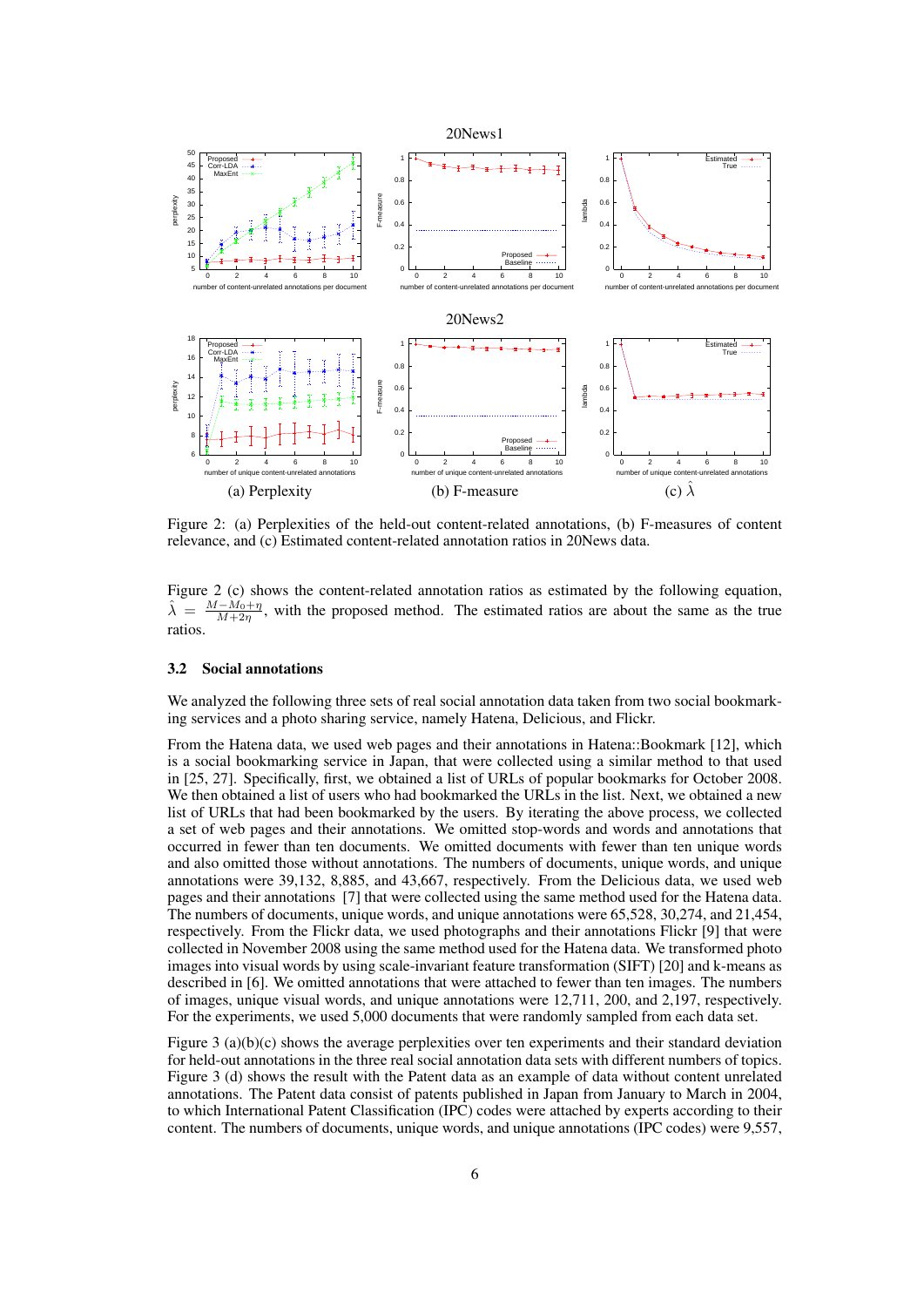

Figure 3: Perplexities of held-out annotations with different numbers of topics in social annotation data (a)(b)(c), and in data without content unrelated annotations (d).

canada banking toread London river london history reference imported England blog ruby rails cell person misc Ruby plugin cpu ajax javascript exif php future distribution internet prediction Internet computer computers no tag bandwidth film Art good mindfuck movies list blog ricette cucina cooking italy search recipes italian food cook news reference searchengine list italiano links ruby git diff useful triage imported BookmarksBar blog SSD toread ssd c# interview programming C# .net todo language tips microsoft google gmail googlecalendar Web-2.0 Gmail via:mento.info

Figure 4: Examples of content-related annotations in the Delicious data extracted by the proposed method. Each row shows annotations attached to a document; content-unrelated annotations are shaded.

104,621, and 6,117, respectively. With the Patent data, the perplexities of the proposed method and Corr-LDA were almost the same. On the other hand, with the real social annotation data, the proposed method achieved much lower perplexities than Corr-LDA. This result implies that it is important to consider relevance to the content when analyzing noisy social annotation data. The perplexity of Corr-LDA with social annotation data gets worse as the number of topics increases because Corr-LDA overfits noisy content-unrelated annotations.

The upper half of each table in Table 2 shows probable content-unrelated annotations in the leftmost column, and probable annotations for some topics, which were estimated with the proposed method using 50 topics. The lower half in (a) and (b) shows probable words in the content for each topic. With the Hatena data, we translated Japanese words into English, and we omitted words that had the same translated meaning in a topic. For content-unrelated annotations, words that seemed to be irrelevant to the content were extracted, such as 'toread', 'later', '\*', '?', 'imported', '2008', 'nikon', and 'cannon'. Each topic has characteristic annotations and words, for example, Topic1 in the Hatena data is about programming, Topic2 is about games, and Topic3 is about economics. Figure 4 shows some examples of the extraction of content-related annotations.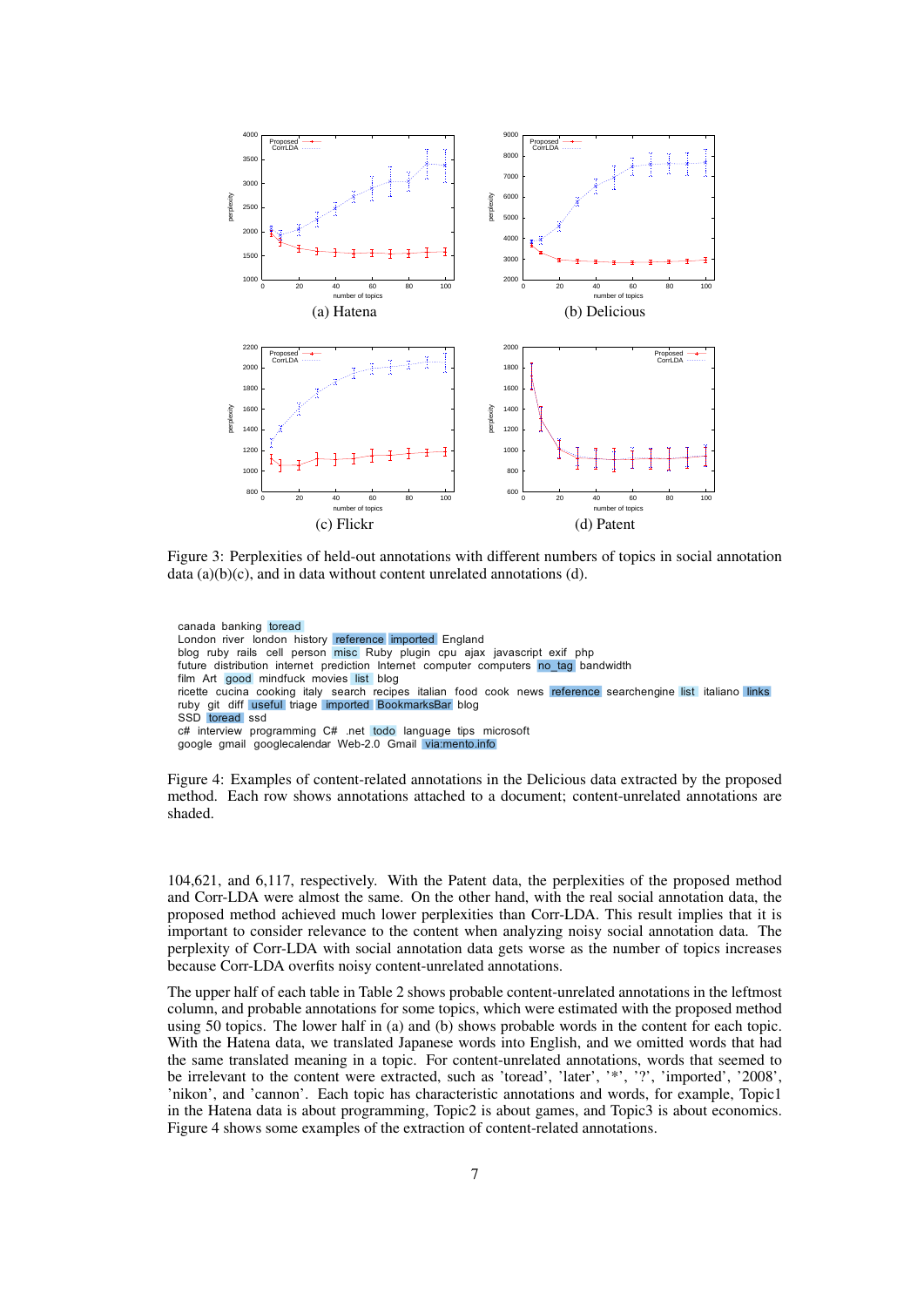Table 2: The ten most probable content-unrelated annotations (leftmost column), and the ten most probable annotations for some topics (other columns), estimated with the proposed method using 50 topics. Each column represents one topic. The lower half in (a) and (b) shows probable words in the content.

| (a) Hatena         |             |                    |                    |                    |            |                    |               |                    |                    |
|--------------------|-------------|--------------------|--------------------|--------------------|------------|--------------------|---------------|--------------------|--------------------|
| unrelated          | Topic1      | Topic <sub>2</sub> | Topic <sub>3</sub> | Topic <sub>4</sub> | Topic5     | Topic <sub>6</sub> | Topic7        | Topic <sub>8</sub> | Topic <sub>9</sub> |
| toread             | programming | game               | economics          | science            | food       | linux              | politics      | pc                 | medical            |
| web                | development | animation          | finance            | research           | cooking    | tips               | international | apple              | health             |
| later              | dev         | movie              | society            | biology            | gourmet    | windows            | oversea       | iphone             | lie                |
| great              | webdev      | Nintendo           | business           | study              | recipe     | security           | society       | hardware           | government         |
| document           | php         | movie              | economy            | psychology         | cook       | server             | history       | gadget             | agriculture        |
| troll              | java        | event              | reading            | mathematics        | life       | network            | china         | mac                | food               |
| *                  | software    | xbox360            | investment         | pseudoscience      | fooditem   | unix               | world         | cupidity           | mentalhealth       |
| $\overline{\cdot}$ | ruby        | DS.                | japan              | knowledge          | foods      | mysql              | international | technology         | mental             |
| summary            | opensource  | PS3                | money              | education          | alcohol    | mail               | usa           | ipod               | environment        |
| memo               | softwaredev | animation          | company            | math               | foodie     | Apache             | news          | electronics        | science            |
|                    | development | game               | year               | science            | eat        | in                 | japan         | yen                | rice               |
|                    | web         | animation          | article            | researcher         | <i>use</i> | setting            | country       | product            | banana             |
|                    | series      | movie              | finance            | answer             | omission   | file               | usa           | digital            | medical            |
|                    | hp          | story              | economics          | spirit             | water      | server             | china         | pc                 | diet               |
|                    | technology  | work               | investment         | question           | decision   | case               | politics      | support            | hospital           |
|                    | management  | create             | company            | human              | broil      | mail               | aso           | in                 | poison             |
|                    | source      | PG                 | day                | ehara              | face       | address            | mr            | note               | eat                |
|                    | usage       | mr                 | management         | proof              | input      | connection         | korea         | price              | incident           |
|                    | project     | interesting        | information        | mind               | miss       | access             | human         | equipment          | korea              |
|                    | system      | world              | nikkei             | brain              | food       | security           | people        | model              | jelly              |

| $UL UL UL UL$ |            |               |             |            |           |             |          |          |            |
|---------------|------------|---------------|-------------|------------|-----------|-------------|----------|----------|------------|
| reference     | money      | video         | opensource  | food       | windows   | art         | shopping | iphone   | education  |
| web           | finance    | music         | software    | recipes    | linux     | photo       | shop     | mobile   | learning   |
| imported      | economics  | videos        | programming | recipe     | sysadmin  | photography | Shopping | hardware | books      |
| design        | business   | fun           | development | cooking    | Windows   | photos      | home     | games    | book       |
| internet      | economy    | entertainment | linux       | Food       | security  | Photography | wishlist | iPhone   | language   |
| online        | Finance    | funny         | tools       | Recipes    | computer  | Art         | buy      | apple    | library    |
| cool          | financial  | movies        | rails       | baking     | microsoft | inspiration | store    | tech     | school     |
| toread        | investing  | media         | ruby        | health     | network   | music       | fashion  | gaming   | teaching   |
| tools         | bailout    | Video         | webdev      | vegetarian | Linux     | foto        | gifts    | mac      | Education  |
| blog          | finances   | film          | rubyonrails | diy        | ubuntu    | fotografia  | house    | game     | research   |
|               | money      | music         | project     | recipe     | windows   | art         | buy      | iphone   | book       |
|               | financial  | video         | code        | food       | system    | photography | online   | apple    | legal      |
|               | credit     | link          | server      | recipes    | microsoft | photos      | price    | ipod     | theory     |
|               | market     | tv            | ruby        | make       | linux     | camera      | cheap    | mobile   | books      |
|               | economic   | movie         | rails       | wine       | software  | vol         | product  | game     | law        |
|               | october    | itunes        | source      | made       | file      | digital     | order    | games    | university |
|               | economy    | film          | file        | add        | server    | images      | free     | pc       | students   |
|               | banks      | amazon        | version     | love       | user      | 2008        | products | phone    | learning   |
|               | government | play          | files       | eat        | files     | photo       | rating   | mac      | education  |
|               | bank       | interview     | development | good       | ubuntu    | tracks      | card     | touch    | language   |

(b) Delicious

| (c) Flickr |              |           |                |           |             |              |               |  |  |
|------------|--------------|-----------|----------------|-----------|-------------|--------------|---------------|--|--|
| 2008       | dance        | sea       | autumn         | rock      | beach       | family       | island        |  |  |
| nikon      | bar          | sunset    | trees          | house     | travel      | portrait     | asia          |  |  |
| canon      | dc           | sky       | tree           | party     | vacation    | cute         | landscape     |  |  |
| white      | digital      | clouds    | mountain       | park      | camping     | baby         | rock          |  |  |
| yellow     | concert      | mountains | fall           | inn       | landscape   | boy          | blue          |  |  |
| red        | bands        | ocean     | garden         | coach     | texas       | kids         | tour          |  |  |
| photo      | music        | panorama  | bortescristian | creature  | lake        | <b>brown</b> | plant         |  |  |
| italy      | washingtondc | south     | geotagged      | halloween | cameraphone | closeup      | tourguidesoma |  |  |
| california | dancing      | ireland   | mud            | mallory   | md          | 08           | koh           |  |  |
| color      | work         | oregon    | natura         | night     | sun         | galveston    | samui         |  |  |

# 4 Conclusion

We have proposed a topic model for extracting content-related annotations from noisy annotated data. We have confirmed experimentally that the proposed method can extract content-related annotations appropriately, and can be used for analyzing social annotation data. In future work, we will determine the number of topics automatically by extending the proposed model to a nonparametric Bayesian model such as the Dirichlet process mixture model [24]. Since the proposed method is, theoretically, applicable to various kinds of annotation data, we will confirm this in additional experiments.